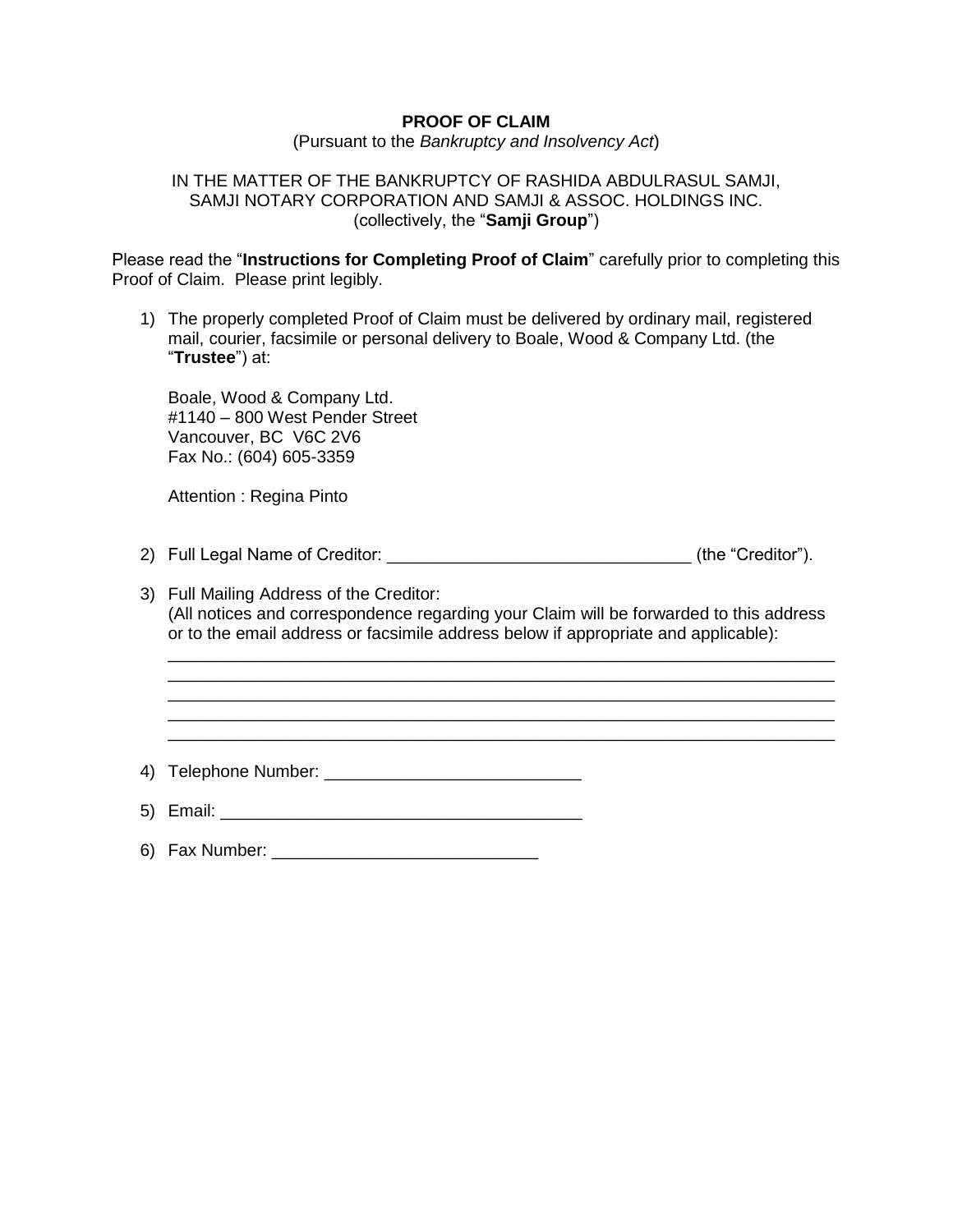7) Claim Details:

Check and complete the appropriate box:

- I am a **Known Creditor** and **received** a Claims Package from the Trustee. I disagree with the Trustee's determination of my Claim as contained in the Claims Package. My Claim amount is \$ \_\_\_\_\_\_\_\_\_\_\_\_\_\_\_\_\_\_\_\_\_\_\_\_\_
- I am an **Unknown Creditor** and **did not receive** a Claims Package from the Trustee. I am a Creditor of the Samji Group. My Claim amount is \$\_\_\_\_\_\_\_\_\_\_\_\_\_\_\_\_\_\_\_\_\_\_\_\_\_\_\_\_\_\_.

THE UNDERSIGNED HEREBY CERTIFIES AS FOLLOWS:

- 1) I am a Creditor of the Samji Group.
- 2) I have knowledge of all the circumstances concerning the Claim hereafter referred to.
- 3) Attached as Schedules to this Proof of Claim are:
	- A. A Statement of Account detailing:
		- i. the Amounts Advanced by you to the Samji Group to invest in the Scheme; and
		- ii. any Amounts Received by you or paid to any third party on behalf of or for the benefit of you from the Samji Group.
	- B. All documents supporting the amounts shown in the Statement of Account.
	- C. Any other documents relevant to the Scheme.

DATED at \_\_\_\_\_\_\_\_\_\_\_\_\_\_\_\_\_\_\_\_\_\_, this \_\_\_\_\_\_\_\_\_\_\_\_\_\_day of \_\_\_\_\_\_\_\_\_\_\_\_\_\_\_\_, 2014.

Per: \_\_\_\_\_\_\_\_\_\_\_\_\_\_\_\_\_\_\_\_\_\_\_\_\_\_\_\_\_\_

[Name of Creditor – please print]

Signature of Creditor North Control of Creditor Numbers and Witness

**NOTE: All relevant documentation on which you rely in making your Claim must be attached to this Proof of Claim, as the validity of your Claim will be determined solely on this Proof of Claim and attachments thereto. If the claim is disallowed for any reason, and you file an appeal of that disallowance, the appeal will be heard as a true appeal and your ability to introduce fresh or new evidence in support of your claim will be limited accordingly.** 

**Attach Schedules to Proof of Claim**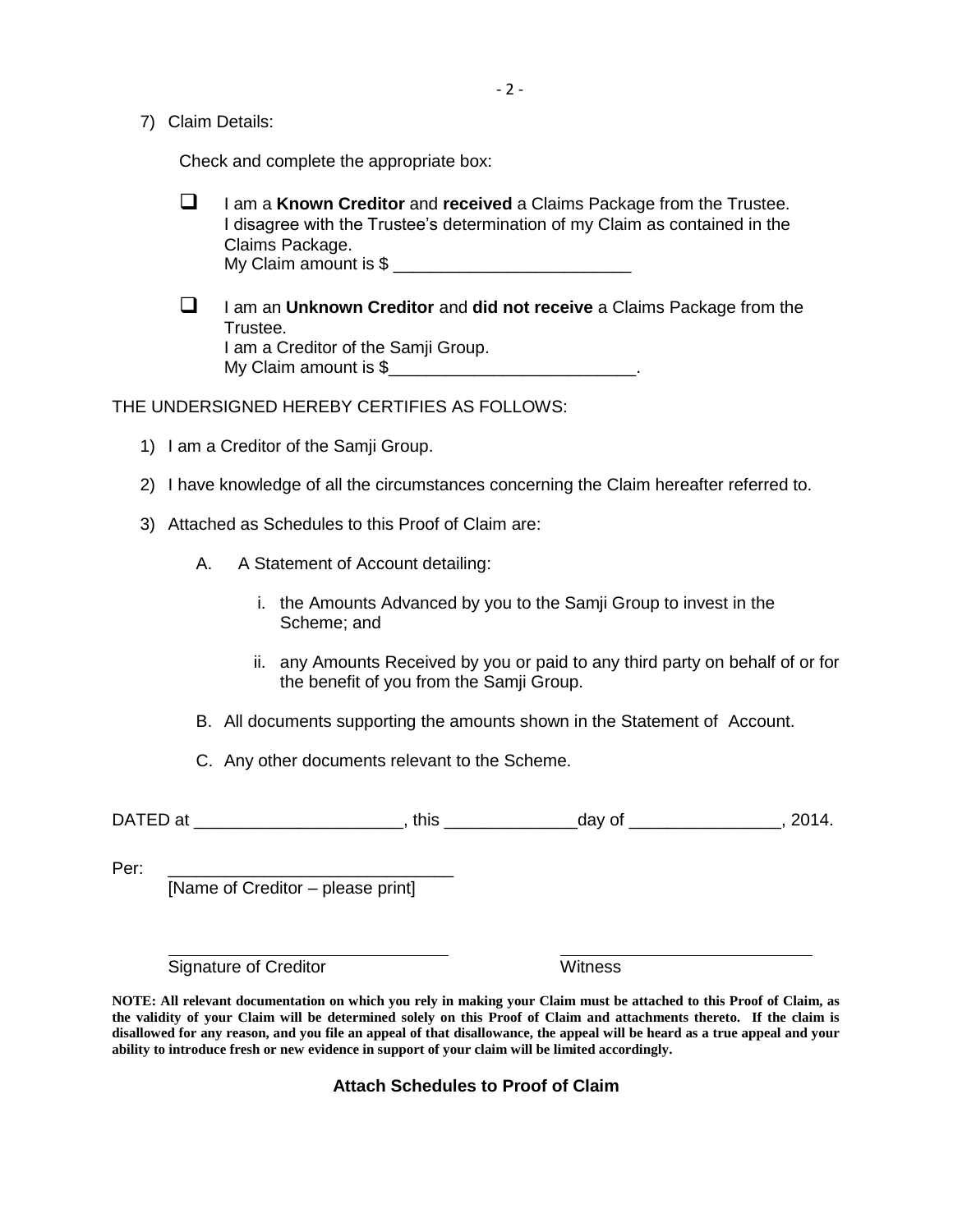# **Schedules: (to be attached to Proof of Claim)**

## **Schedule "A"**

A Statement of Account detailing the Amounts Advanced by you to the Samji Group to invest in the Scheme, and any Amounts Received by you or paid to any third party on behalf of or for the benefit of you from the Samji Group (attach a separate sheet if necessary):

#### **Schedule "B"**

The following documents are attached and support the amounts shown in the Statement of Account:

# **Schedule "C"**

The following documents are attached and are relevant to the Scheme: